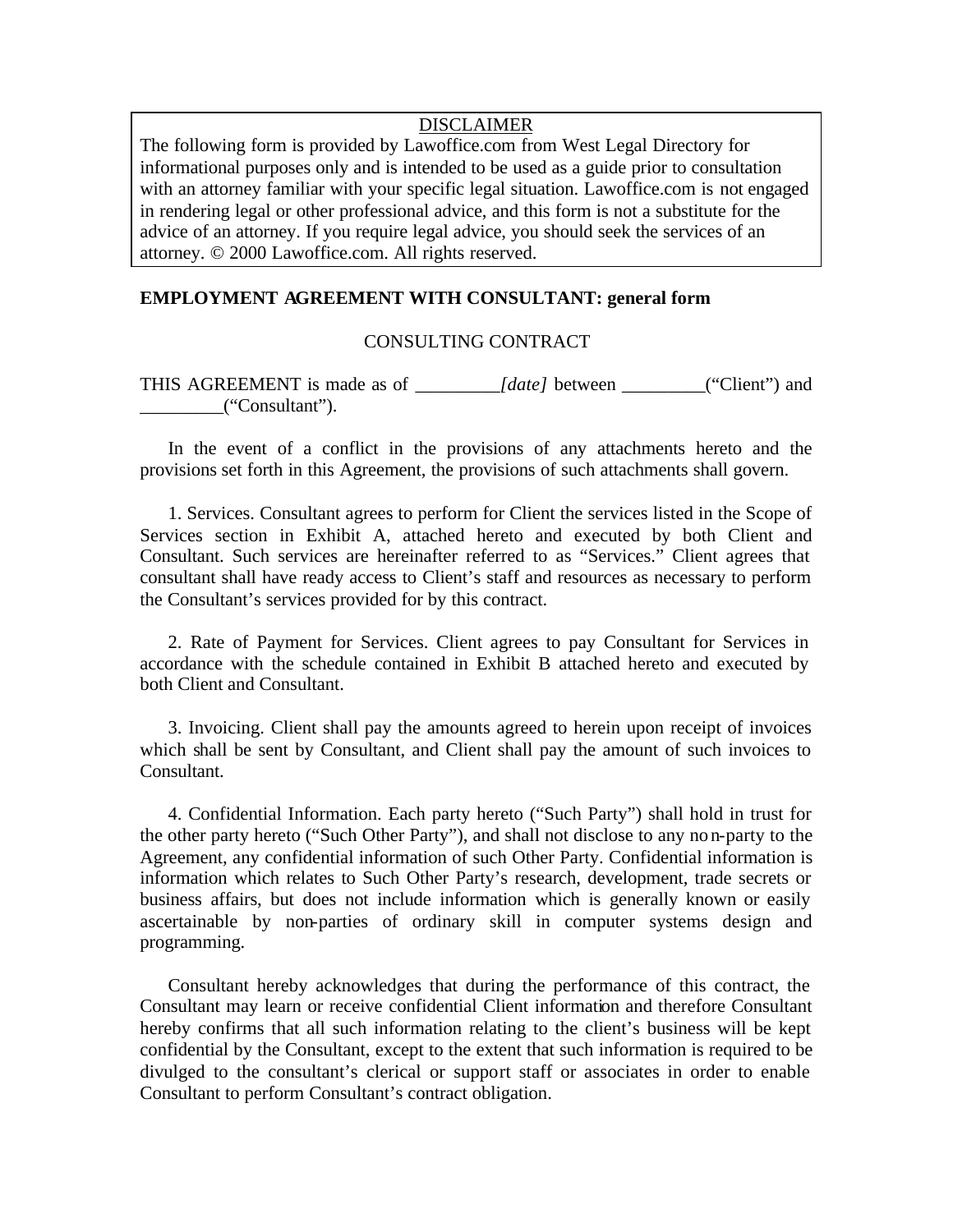5. Staff. Consultant is an independent contractor and neither Consultant nor Consultant's staff is or shall be deemed to be employed by Client. Client is hereby contracting with Consultant for the services described on Exhibit A and Consultant reserves the right to determine the method, manner and mean by which the services will be performed. Consultant is not required to perform the services during a fixed hourly or daily time and if the services are performed at the Client's premises, then Consultants time spent at the premises is to be at the discretion of the Consultant; subject to the Client's normal business hours and security requirements. Consultant hereby confirms to Client that Client will not be required to furnish or provide any training to Consultant to enable Consultant to perform services required hereunder. The services shall be performed by Consultant or Consultant's staff, and Client shall not be required to hire, supervise or pay any assistants to help Consultant who performs the services under this agreement. Consultant shall not be required to devote Consultant's full time nor the full time of Consultant's staff to the performance of the services required hereunder, and it is acknowledged that Consultant has other Clients and Consultant offers services to the general public. The order or sequence in which the work is to be performed shall be under the control of Consultant. Except to the extent that the Consultant's work must be performed on or with Client's computers or Client's existing software, all materials used in providing the services shall be provided by Consultant. Consultant's services hereunder cannot be terminated or cancelled short of completion of the services agreed upon except for Consultant's failure to perform the contract's specification as required hereunder and conversely, subject to Client's obligation to make full and timely payment(s) for Consultant's services as set forth in Exhibit B, Consultant shall be obligated to complete the services agreed upon and shall be liable for non-performance of the services to the extent and as provided in Paragraph 10 hereof. Client shall not provide any insurance coverage of any kind for Consultant or Consultant's staff, and Client will not withhold any amount that would normally be withheld from an employee's pay. Consultant shall take appropriate measures to insure that Consultant's staff is competent and that they do not breach Section 4 hereof.

Each of the parties hereto agrees that, while performing Services under this Agreement, and for a period of six (6) months following the termination of this Agreement, neither party will, except with the other party's written approval, solicit or offer employment to the other party's employees or staff engaged in any efforts under this Agreement.

6. Use of Work Product. Except as specifically set forth in writing and signed by both Client and Consultant, Consultant shall have all copyright and patent rights with respect to all materials developed under this contract, and Client is hereby granted a nonexclusive license to use and employ such materials within the Client's business.

7. Client Representative. The following individual \_\_\_\_\_\_\_\_\_ shall represent the Client during the performance of this contract with respect to the services and deliverables as defined herein and has authority to execute written modifications or additions to this contract as defined in Section 14.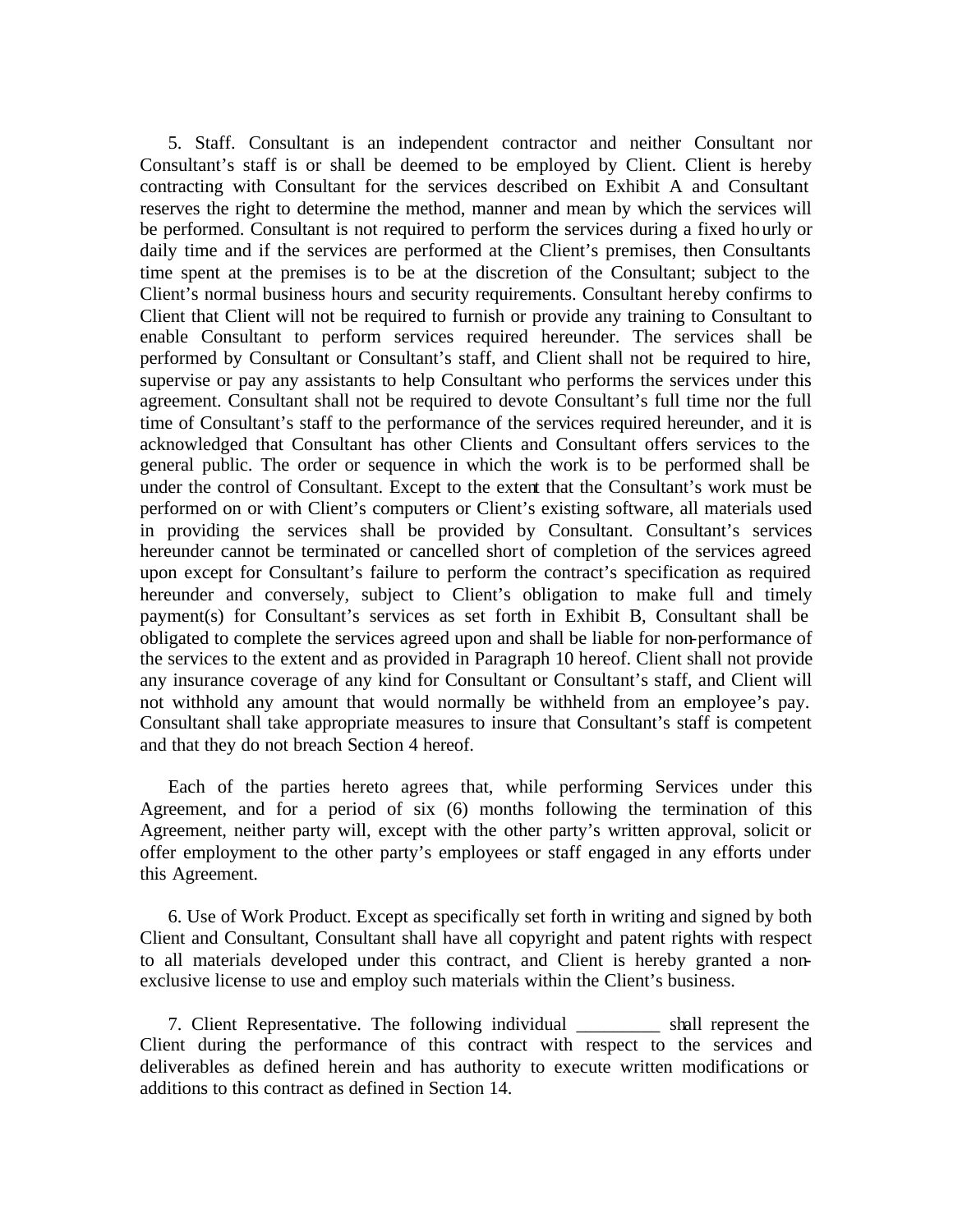8. Disputes. Any disputes that arise between the parties with respect to the performance of this contract shall be submitted to binding arbitration by the American Arbitration Association, to be determined and resolved by said Association under its rules and procedures in effect at the time of submission and the parties hereby agree to share equally in the costs of said arbitration.

The final arbitration decision shall be enforceable through the courts of the state of Consultant's address [15(ii)] or any other state in which the Client resides or may be located. In the event that this arbitration provision is held unenforceable by any court of competent jurisdiction, then this contract shall be as binding and enforceable as if this section 8 were not a part hereof.

9. Taxes. Any and all taxes, except income taxes, imposed or assessed by reason of this contract or its performance, including but not limited to sales or use taxes, shall be paid by the Client. Consultants shall be responsible for any taxes or penalties assessed by reason of any claims that Consultant is an employee of Client and Client and Consultant specifically agree that Consultant is not an employee of Client.

## LIMITED WARRANTY

10. Liability. Consultant warrants to Client that the material, analysis, data, programs and services to be delivered or rendered hereunder, will be of the kind and quality designated and will be performed by qualified personnel. Special requirements for format or standards to be followed shall be attached as an additional Exhibit and executed by both Client and Consultant. Consultant makes no other warranties, whether written, oral or implied, including without limitation, warranty of fitness for purpose or merchantability. In no event shall Consultant be liable for special or consequential damages, either in contract or tort, whether or not the possibility of such damages has been disclosed to Consultant in advance or could have been reasonably foreseen by Consultant, and in the event this limitation of damages is held unenforceable then the parties agree that by reason of the difficulty in foreseeing possible damages all liability to Client shall be limited to One Hundred Dollars (\$100.00) as liquidated damages and not as a penalty.

11. Complete Agreement. This agreement contains the entire agreement between the parties hereto with respect to the matters covered herein. No other agreements, representations, warranties or other matters, oral or written, purportedly agreed to or represented by or on behalf of Consultant by any of its employees or agents, or contained in any sales materials or brochures, shall be deemed to bind the parties hereto with respect to the subject matter hereof. Client acknowledges that it is entering into this Agreement solely on the basis of the representations contained herein.

12. Applicable Law. Consultant shall comply with all applicable laws in performing Services but shall be held harmless for violation of any governmental procurement regulation to which it may be subject but to which reference is not made in Exhibit A.